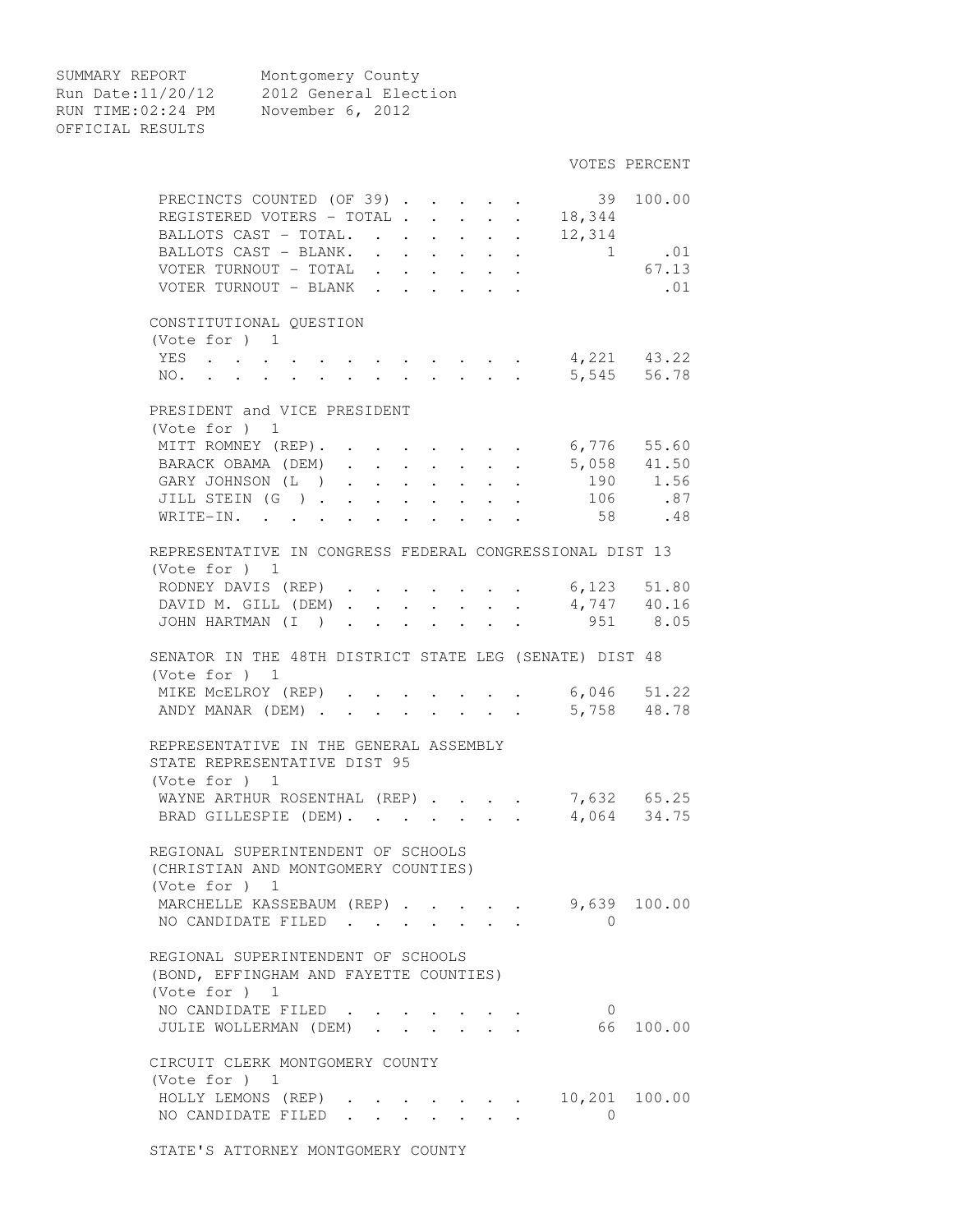| (Vote for ) 1                                                                                  |                                      |                                           |                 |
|------------------------------------------------------------------------------------------------|--------------------------------------|-------------------------------------------|-----------------|
| NO CANDIDATE FILED                                                                             |                                      | $\mathbf{0}$                              |                 |
| CHRIS MATOUSH (DEM) 8,768 100.00                                                               |                                      |                                           |                 |
|                                                                                                |                                      |                                           |                 |
| CORONER MONTGOMERY COUNTY                                                                      |                                      |                                           |                 |
| (Vote for $)$ 1                                                                                |                                      |                                           |                 |
| TOBIN GUNN (REP)                                                                               |                                      |                                           | $4,574$ $41.10$ |
| RICKEY L. BROADDUS (DEM)<br><b>Contract</b><br>$\mathbf{L}$<br>$\mathbf{L}$                    | $\mathbf{L}$                         | $\sim$                                    | 6,556 58.90     |
|                                                                                                |                                      |                                           |                 |
| COUNTY BOARD MEMBER DIST 1                                                                     |                                      |                                           |                 |
|                                                                                                |                                      |                                           |                 |
| (Vote for ) 3                                                                                  |                                      |                                           |                 |
| CONNIE TAYLOR BECK (REP)                                                                       |                                      | . 920 21.98                               |                 |
| MEGAN BEELER (REP)                                                                             |                                      | $\mathbf{r}$ , and the state $\mathbf{r}$ | 1,030 24.61     |
| MICHAEL D. WEBB (DEM)                                                                          | $\mathbf{L} = \mathbf{L} \mathbf{L}$ |                                           | 949 22.67       |
| DENNIS WILLIAMS (DEM)                                                                          |                                      |                                           | 899 21.48       |
| JAMES A. GRAY (DEM)                                                                            |                                      |                                           | 388 9.27        |
|                                                                                                |                                      |                                           |                 |
| COUNTY BOARD MEMBER DIST 2                                                                     |                                      |                                           |                 |
| (Vote for ) 3                                                                                  |                                      |                                           |                 |
| JOSEPH V. GASPARICH (REP)                                                                      |                                      | 1,243 35.70                               |                 |
| CHARLES E. GRADEN (REP).                                                                       |                                      |                                           | 1,119 32.14     |
| GENE MILES (REP)                                                                               |                                      |                                           | 1,120 32.17     |
| NO CANDIDATE FILED                                                                             |                                      | $\overline{0}$                            |                 |
|                                                                                                |                                      |                                           |                 |
| COUNTY BOARD MEMBER DIST 3                                                                     |                                      |                                           |                 |
|                                                                                                |                                      |                                           |                 |
| (Vote for ) 3                                                                                  |                                      |                                           |                 |
| JAY L. MARTIN (REP)                                                                            | $\cdot$ $\cdot$                      |                                           | 773 19.23       |
| HEATHER LEE HAMPTON KNODLE (REP).                                                              | $\ddot{\phantom{0}}$                 | $\sim$                                    | 905 22.52       |
| BONNIE L. BRANUM (DEM)                                                                         |                                      | $\ddot{\phantom{0}}$                      | 843 20.98       |
| ROBERT L. DURBIN (DEM)                                                                         |                                      |                                           | 754 18.76       |
| GEORGE L. BLANKENSHIP (DEM)                                                                    |                                      |                                           | 744 18.51       |
|                                                                                                |                                      |                                           |                 |
| COUNTY BOARD MEMBER DIST 4                                                                     |                                      |                                           |                 |
| (Vote for ) 3                                                                                  |                                      |                                           |                 |
| EARLENE BLACKBURN-ROBINSON (REP).                                                              |                                      |                                           | 863 23.65       |
| JIM MOORE (DEM)                                                                                |                                      |                                           | 965 26.45       |
| MIKE PLUNKETT (DEM)<br>$\cdot$ $\cdot$                                                         | $\mathbf{L} = \mathbf{L}$            |                                           | 962 26.36       |
| PAMELA K. THACKER (DEM).                                                                       |                                      |                                           | 859 23.54       |
|                                                                                                |                                      |                                           |                 |
| COUNTY BOARD MEMBER DIST 5                                                                     |                                      |                                           |                 |
| (Vote for ) 3                                                                                  |                                      |                                           |                 |
| GLENN SAVAGE (REP)                                                                             |                                      | 826                                       | 29.27           |
|                                                                                                |                                      |                                           |                 |
| RICHARD WENDEL (DEM).                                                                          |                                      | 714                                       | 25.30           |
| SHARON KUCHAR (DEM).                                                                           |                                      | 668                                       | 23.67           |
| SHELLEY ELIZONDO BRAKENHOFF (DEM)                                                              | $\mathbf{L}^{\text{max}}$            |                                           | 614 21.76       |
|                                                                                                |                                      |                                           |                 |
| COUNTY BOARD MEMBER DIST 6                                                                     |                                      |                                           |                 |
| (Vote for ) 3                                                                                  |                                      |                                           |                 |
| ROY L. HERTEL (REP)                                                                            |                                      | 1,129                                     | 27.57           |
| SCOTT MERANO (REP)                                                                             |                                      | 732                                       | 17.88           |
| RONALD E. DEABENDERFER (DEM).                                                                  | $\cdot$ $\cdot$ $\cdot$              | 941                                       | 22.98           |
| DAVID ANDREW RONEN (DEM)                                                                       |                                      | 901                                       | 22.00           |
| RICHARD B. BAX (DEM).<br>$\mathbf{r}$                                                          |                                      | 392                                       | 9.57            |
|                                                                                                |                                      |                                           |                 |
| COUNTY BOARD MEMBER DIST 7                                                                     |                                      |                                           |                 |
| (Vote for ) 3                                                                                  |                                      |                                           |                 |
| ROBERT "BOB" SNEED (REP)                                                                       |                                      |                                           | 1,193 29.61     |
| NICOLE "NIKKI" BISHOP (REP)                                                                    |                                      |                                           | 1,132 28.10     |
|                                                                                                |                                      | 987                                       | 24.50           |
| MARY BATHURST (REP)                                                                            | $\bullet$ . In the set of $\bullet$  |                                           |                 |
| DANIEL J. WHITE (DEM)<br>$\mathbf{r}$ , $\mathbf{r}$ , $\mathbf{r}$<br>$\cdot$ $\cdot$ $\cdot$ |                                      | 717                                       | 17.80           |